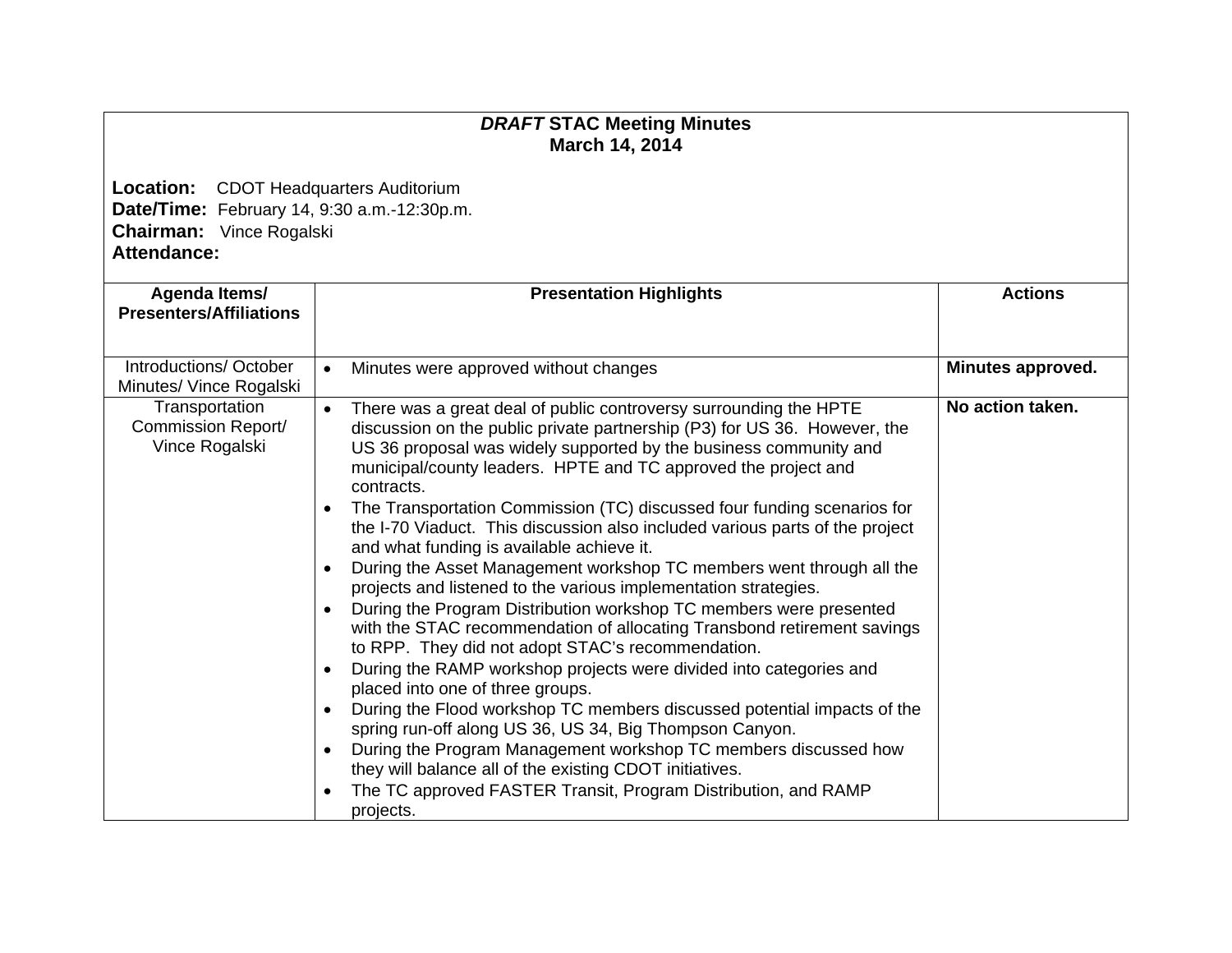|                                                       | The TC discussed and passed the US 36 compliance agreement. The TC<br>$\bullet$<br>acknowledged that if public wants capacity improvement projects<br>completed, they must be open to the use of P3s because the HUTF cannot<br>provide for these.<br>The TC was given a presentation on the US 550 rock fall, just south of<br>Ouray, which recently took place. CDOT crews have been able to clear the<br>roadway, but rock falls still persist.                                                                                                                                                                                                                                                                                                                                                                                                                                                                                                                                                                                                                                                                                                                                                                                                                                                                                                                                                                                                                                                                                                                                                                                                                                                                   |                                                                                                                                                                                                                                                                                                                                                                                                                                                                                                                                                        |
|-------------------------------------------------------|----------------------------------------------------------------------------------------------------------------------------------------------------------------------------------------------------------------------------------------------------------------------------------------------------------------------------------------------------------------------------------------------------------------------------------------------------------------------------------------------------------------------------------------------------------------------------------------------------------------------------------------------------------------------------------------------------------------------------------------------------------------------------------------------------------------------------------------------------------------------------------------------------------------------------------------------------------------------------------------------------------------------------------------------------------------------------------------------------------------------------------------------------------------------------------------------------------------------------------------------------------------------------------------------------------------------------------------------------------------------------------------------------------------------------------------------------------------------------------------------------------------------------------------------------------------------------------------------------------------------------------------------------------------------------------------------------------------------|--------------------------------------------------------------------------------------------------------------------------------------------------------------------------------------------------------------------------------------------------------------------------------------------------------------------------------------------------------------------------------------------------------------------------------------------------------------------------------------------------------------------------------------------------------|
| <b>TIGER VI Grant</b><br>Program/Herman<br>Stockinger | Herman Stockinger came before STAC to give an update on TIGER VI<br>$\bullet$<br>grants. Herman informed STAC that one of the principal differences this<br>year is the inclusion of planning grants. This means that CDOT will have<br>the ability to recommend three planning grants and three capital grants.<br>CDOT came to STAC with a list of staff recommended projects, which<br>$\bullet$<br>include: 1) SH 160: Mesa Verde Multi-Use Path (Planning), 2) U.S. Bike<br>Routes Plan for Colorado (Planning), 3) Interregional Connectivity Study-<br>Phase II Interoperability Assessment with RTD (Planning), 4) C-470<br>Managed Lanes (Capital), 5) I-70 Peak Shoulder Lanes (Capital) and 6) US<br>40 Berthoud Pass Automated Avalanche Pilot Project (Capital).<br>TC needs to approve recommended projects on March 20 <sup>th</sup> , 2014.<br>$\bullet$<br>Applications for TIGER VI are due late April 28 <sup>th</sup> .<br><b>STAC COMMENTS:</b><br>Vince Rogalski commented that the U.S. Bike Routes Plan for Colorado fits<br>with Governor Hickenlooper's goal of being the number one bike friendly<br>state.<br>Thad Noll commented that the U.S. Bike Routes Plan for Colorado is a big<br>$\bullet$<br>ticket item that has the ability to positively affect many communities in<br>Colorado. He also commented that US 40 Berthoud Pass Automated<br>Avalanche Pilot Project has the potential to make a positive impact on many<br>of the communities within the I-70 mountain corridor.<br>Pete Fraser inquired about the Interregional Connectivity Study- Phase II<br>$\bullet$<br>Interoperability Assessment with RTD and if it would be the most likely to<br>come off the list. | <b>ACTION ITEM:</b><br>$\bullet$<br><b>Wayne Williams</b><br>made a motion<br>that the STAC<br>recommend to<br>the<br><b>Transportation</b><br><b>Commission the</b><br>approval of the<br><b>CDOT</b> staff<br>recommended<br>list of TIGER VI<br>grants.<br><b>Contingent upon</b><br>the status of the<br><b>Interregional</b><br><b>Connectivity</b><br><b>Study-Phase II</b><br><b>Interoperability</b><br><b>Assessment with</b><br><b>RTD and CDOT's</b><br>willingness to co-<br>sponsor and offer<br>letters of support.<br><b>The motion</b> |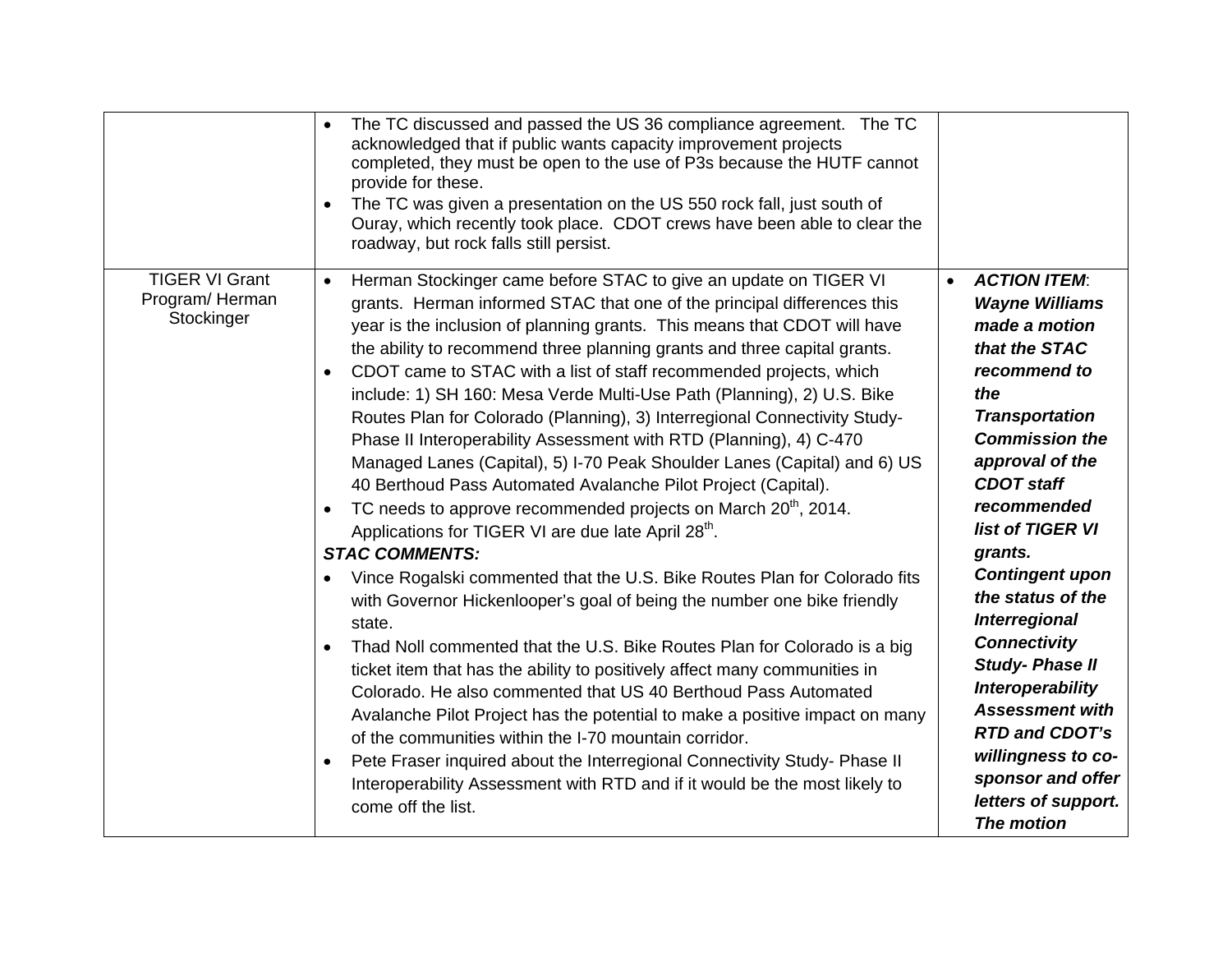| Mark Imoff explained that there were savings from the IGS study that<br>$\circ$ | passed with Greg |
|---------------------------------------------------------------------------------|------------------|
| could be used to fund, or partially fund, this project. The Division of         | Severance as the |
| Transit and Rail is considering moving forward with this project                | lone dissenting  |
| regardless of the outcome of the TIGER VI application                           | vote.            |
| Greg Severance inquired into the significance of CDOT sponsoring a TIGER        |                  |
| Grant application and success rates associated with such an endorsement.        |                  |
| Herman explained that, according to his research, state DOT                     |                  |
| endorsement does not guarantee success. In fact, when looking                   |                  |
| back to prior TIGER applications, there are a greater number of                 |                  |
| applications that were accepted from cities, counties and MPOs than             |                  |
| State DOTs.                                                                     |                  |
| John Cater explained that if a local government is submitting an application    |                  |
| for a project on the state highway system and that project is not on the State  |                  |
| DOT's list then the application will probably fail.                             |                  |
| Greg Severance commented that due to the uncertainty associated<br>$\circ$      |                  |
| with co-sponsorship, he would not be voting for the motion.                     |                  |
| <b>ACTION ITEM: Wayne Williams made a motion that the STAC recommend</b>        |                  |
| to the Transportation Commission the approval of the CDOT staff                 |                  |
| recommended list of TIGER VI grants. Contingent upon the status of the          |                  |
| Interregional Connectivity Study- Phase II Interoperability Assessment          |                  |
| with RTD and CDOT's willingness to co-sponsor and offer letters of              |                  |
| support.                                                                        |                  |
| Terri Blackmore asked what commitments CDOT will make to work with              |                  |
| North I-25?                                                                     |                  |
| Herman explained it would require a coalition of local governments<br>$\circ$   |                  |
| to come forward and identify a specific project that they would like to         |                  |
| make a priority. That being said, the technical requirements come               |                  |
| from the region. So if an MPO knows of a local government that has              |                  |
| a grant application, then they should work with the Regional                    |                  |
| Transportation Director. Also, CDOT has the ability to co-sponsor               |                  |
| projects and not have it count against allotted number of application.          |                  |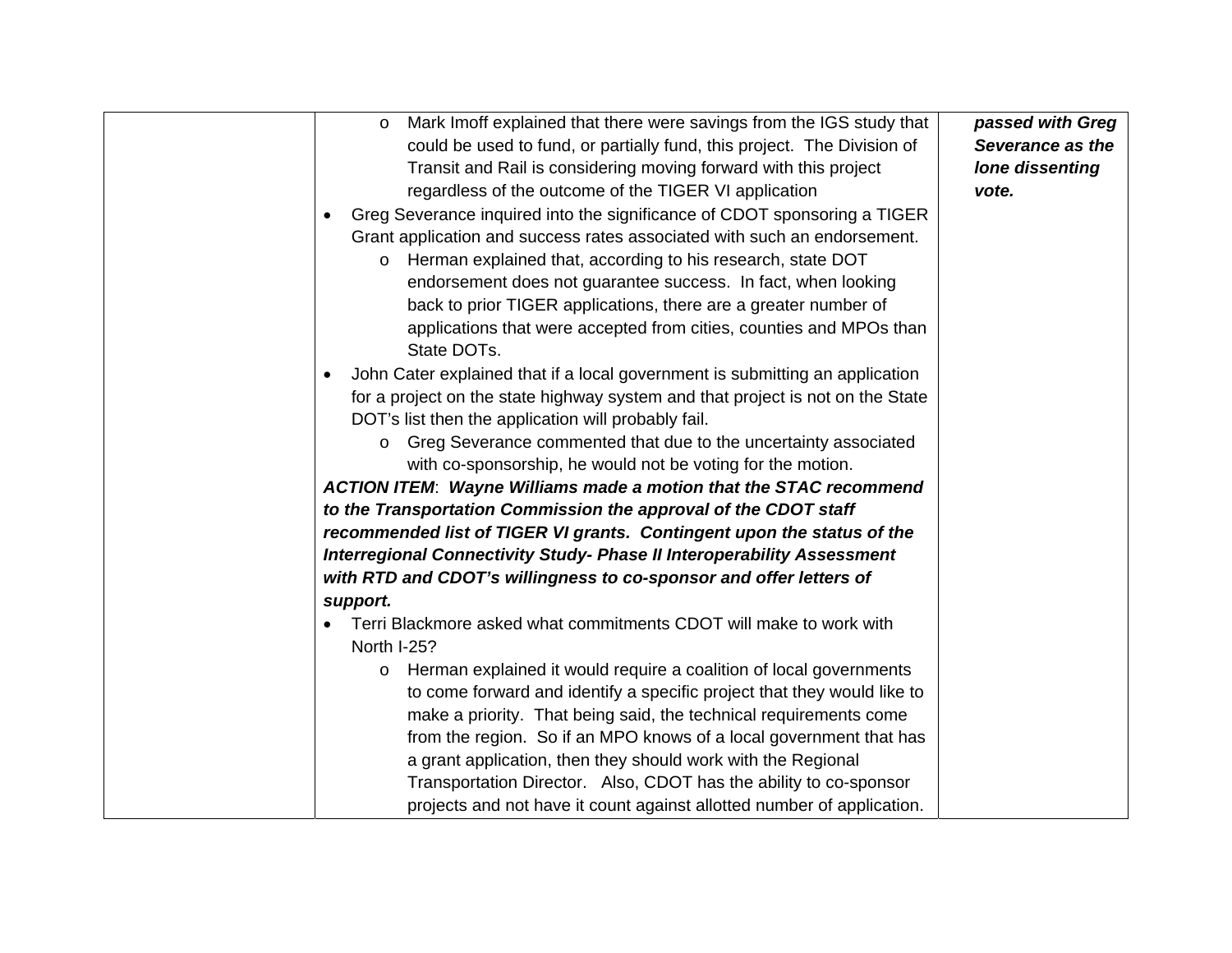|                             | If strong applications arise, CDOT would be willing to co-sponsor.                           |                  |
|-----------------------------|----------------------------------------------------------------------------------------------|------------------|
|                             | Jane Dowker expressed at the last North Front Range MPO meeting, some                        |                  |
|                             | of the members had asked about the future of the TIGER grants. She also                      |                  |
|                             | asked what can be done to prepare TIGER Grants next year.                                    |                  |
|                             | Herman said that he was willing to work with groups to make those<br>$\circ$                 |                  |
|                             | projects ready to go.                                                                        |                  |
|                             | Greg asked if having CDOT as a co-sponsor enhances an applications                           |                  |
|                             | credibility and has any influence in the decision making process.                            |                  |
|                             | John Cater explained that if it is a project is on a state highway and                       |                  |
|                             | not on that corresponding state DOT's top three list, it signals that                        |                  |
|                             | the project most likely is not a top priority.                                               |                  |
| <b>Federal and State</b>    | Kurt Morrison gave a federal legislative update to STAC members.<br>$\bullet$                | No action taken. |
| Legislative Update/         | Recently the Obama Administration expressed its transportation priorities to                 |                  |
| Kurt Morrison/CDOT          | Congress through the FY 14 budget proposal. The proposal includes                            |                  |
| Office of Policy &          | significant funding increases, but does not account for how to pay for them.                 |                  |
| <b>Government Relations</b> | Kurt Morrison also gave a state legislative update to STAC members.<br>$\bullet$             |                  |
| (OPGR)                      | Within a few weeks the General Assembly is expected to introduce the Long                    |                  |
|                             | Bill, which will consume legislative activity. Office of Policy & Government                 |                  |
|                             | Relations will be monitoring the budget to track any changes that may                        |                  |
|                             |                                                                                              |                  |
|                             | negatively affect CDOT.                                                                      |                  |
|                             | There were two bills on the legislative agenda for CDOT this session. Each<br>$\bullet$      |                  |
|                             | of these bills, flagger training and outdoor advertising, have been sent to the              |                  |
|                             | governor for his signature. CDOT's legislative agenda is now completed                       |                  |
|                             | and the Office of Policy & Government Relations will now monitor legislation                 |                  |
|                             | that could affect CDOT.                                                                      |                  |
|                             | Other bills CDOT will be monitoring are HB1301 which allows for the transfer of<br>$\bullet$ |                  |
|                             | \$3 M from the general fund to CDOT for the Safe Routes to School program.                   |                  |
|                             | The first hearing for that bill is scheduled for the week of March $17th$ . While            |                  |
|                             | there is general support from the committee, they might sit on the bill until the            |                  |
|                             | revenue projections are released. Also, SB 7, which allows for the transfer of               |                  |
|                             | general fund dollar transfers to local governments for transportation purposes,              |                  |
|                             | was passed and signed by Governor Hickenlooper.                                              |                  |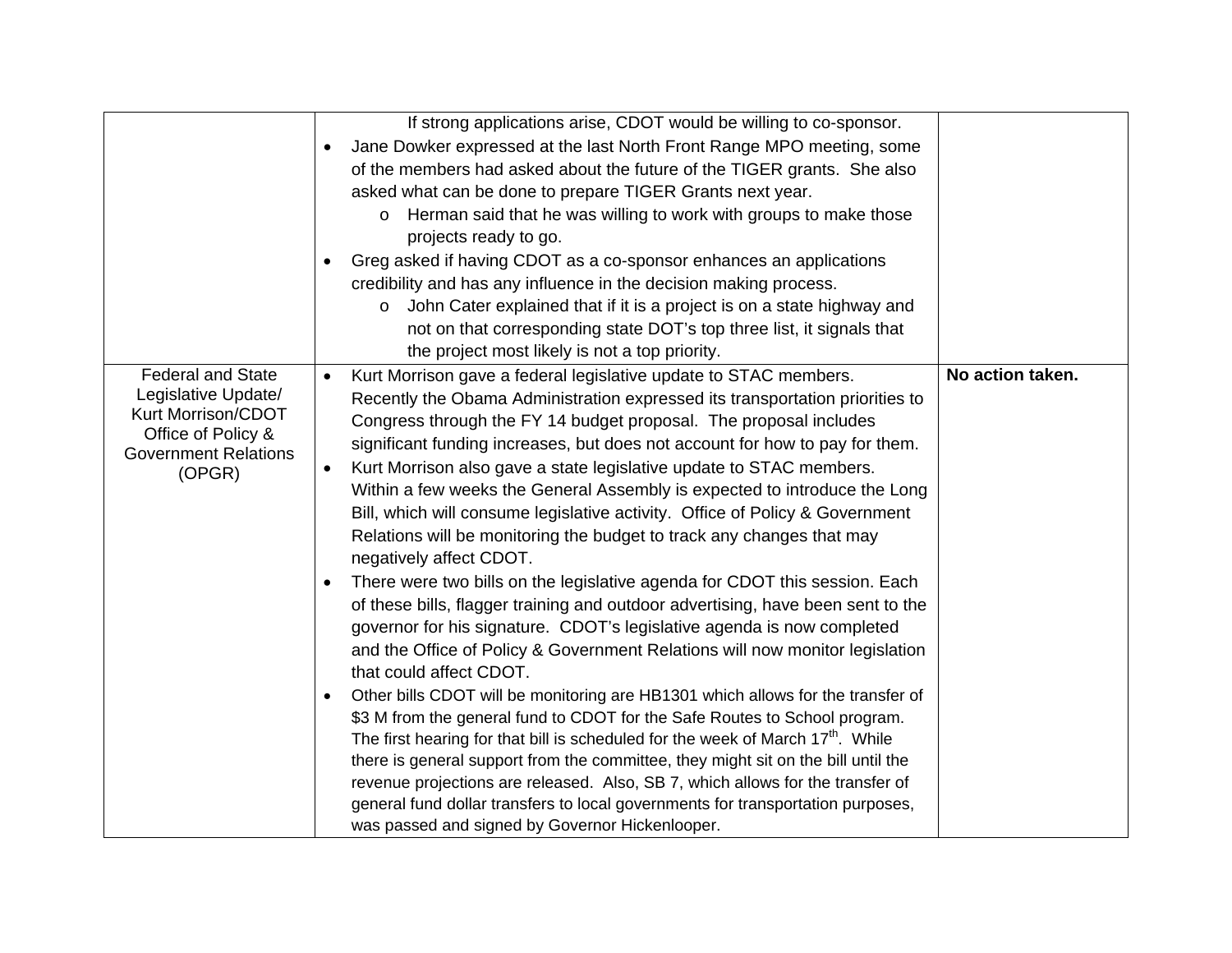| FY 15 Budget/ Maria<br>Sobota | Maria Sobota, the director of the Office of Financial Management and<br>$\bullet$<br>Budget, came before STAC to ask for a recommendation of approval to the<br>Transportation Commission for the FY 15 budget.<br>Maria highlighted two key changes to the budget. First, \$40 M was moved<br>from FASTER Safety to RPP. Second, \$100 M was added to the budget for<br>permanent recovery projects.<br>CDOT staff will be taking the proposed budget to the TC for adoption during<br>the week of March 17 <sup>th</sup> .<br><b>STAC COMMENTS:</b><br>Vince Rogalski asked where the \$100 M for permanent recovery come from.<br>Maria explained that \$100 M represents federal funds for flood<br>O<br>recovery.<br>Terri Blackmore commented that it seemed that RAMP is not accounted for<br>in the budget. She was confused as to how funds can be allocated without<br>ever being part of the budget.<br>Maria explained that funds for RAMP are not new revenues, and the<br>$\circ$<br>budget reflects new revenues only. RAMP will be funded with our<br>\$1.5 B cash balance.<br>Terri commented that CDOT has never shown in the budgets how those<br>funds were built up and it seems like CDOT is never showing us the full<br>revenues that are available and what the carryover is. Barbara Kirkmeyer | <b>ACTION ITEM:</b><br><b>Wayne Williams</b><br>made a motion to not<br>support budget.<br><b>Motion passed</b><br>unanimously. |
|-------------------------------|--------------------------------------------------------------------------------------------------------------------------------------------------------------------------------------------------------------------------------------------------------------------------------------------------------------------------------------------------------------------------------------------------------------------------------------------------------------------------------------------------------------------------------------------------------------------------------------------------------------------------------------------------------------------------------------------------------------------------------------------------------------------------------------------------------------------------------------------------------------------------------------------------------------------------------------------------------------------------------------------------------------------------------------------------------------------------------------------------------------------------------------------------------------------------------------------------------------------------------------------------------------------------------------------------------------------------|---------------------------------------------------------------------------------------------------------------------------------|
|                               | agreed and asked where the RAMP projects are budgeted?<br>Maria explained that CDOT did bring STAC the five- in-one budget in<br>$\circ$                                                                                                                                                                                                                                                                                                                                                                                                                                                                                                                                                                                                                                                                                                                                                                                                                                                                                                                                                                                                                                                                                                                                                                                 |                                                                                                                                 |
|                               | November. That is not the official budget that is submitted to the<br>Governor. As mentioned, the RAMP projects will be funded based<br>on our cash balance using Advance Construction.                                                                                                                                                                                                                                                                                                                                                                                                                                                                                                                                                                                                                                                                                                                                                                                                                                                                                                                                                                                                                                                                                                                                  |                                                                                                                                 |
|                               | Barbara asked if CDOT is budgeting the cash fund balance and where that<br>is accounted for?                                                                                                                                                                                                                                                                                                                                                                                                                                                                                                                                                                                                                                                                                                                                                                                                                                                                                                                                                                                                                                                                                                                                                                                                                             |                                                                                                                                 |
|                               | Vince commented that it would be helpful, since this question keeps coming<br>up, to bring STAC something that shows how much is there and what is                                                                                                                                                                                                                                                                                                                                                                                                                                                                                                                                                                                                                                                                                                                                                                                                                                                                                                                                                                                                                                                                                                                                                                       |                                                                                                                                 |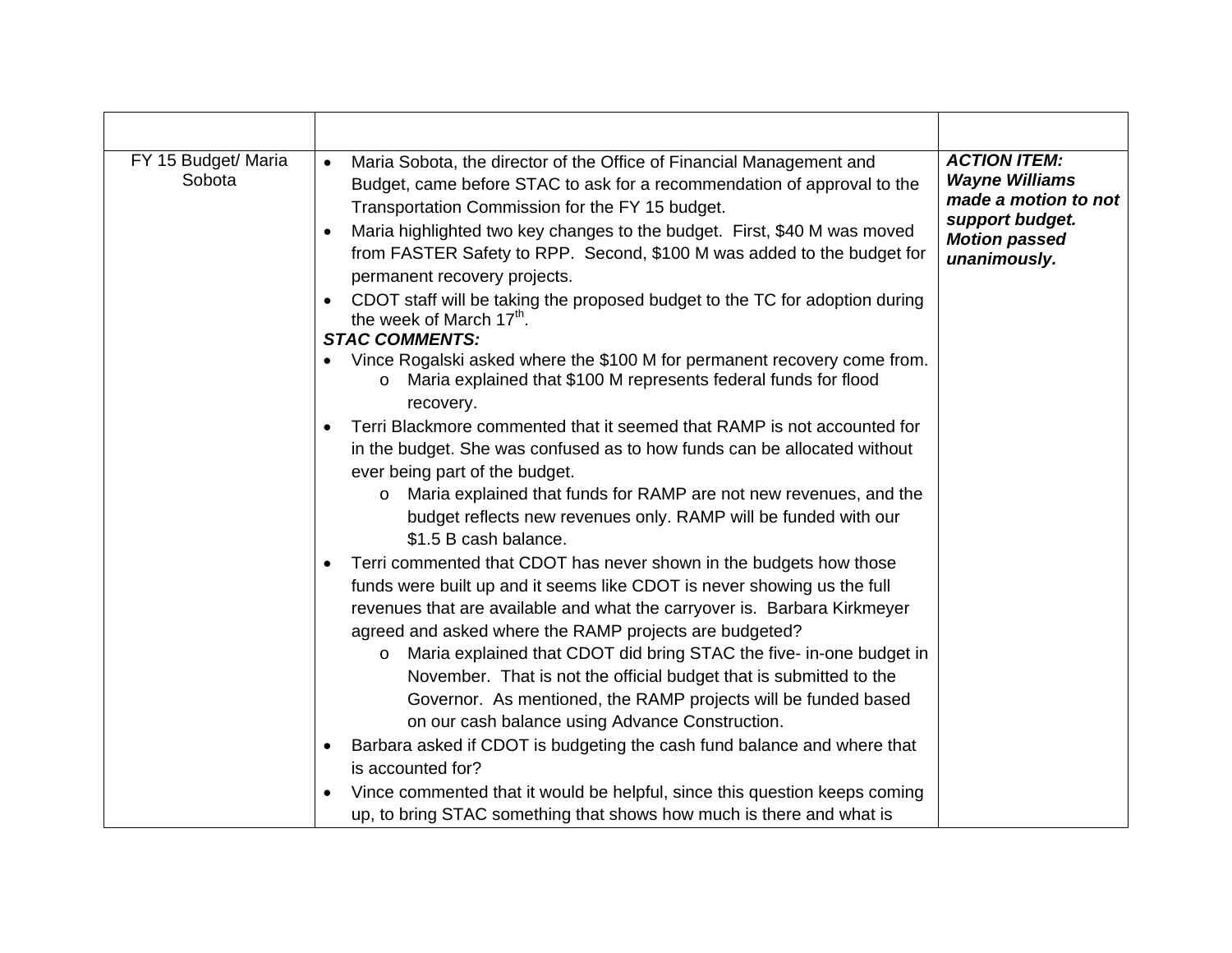| projected to be spent on RAMP.                                               |  |
|------------------------------------------------------------------------------|--|
| Maria replied that Sandi has asked her to come back to STAC in<br>$\circ$    |  |
| April to give presentation specifically about RAMP.                          |  |
| Barbara said that would be great and if we could also see the<br>$\circ$     |  |
| impacts to the projects that are supposed to be funded and the               |  |
| impacts to the regions now that they don't have any discretionary            |  |
| funds. She mentioned a specific project in Hudson, CO.                       |  |
| Maria explained that funding has been moved into RPP that will be<br>$\circ$ |  |
| flexible within the Regions, but in situations like this we will be          |  |
| working with the Regions to make sure that projects that come up             |  |
| work into our analysis. Just this month we have met with the RTDs,           |  |
| Statewide Plan Team, and Business Managers to review an analysis             |  |
| of the FASTER Safety projects in the STIP and begin to demonstrate           |  |
| how we will keep the STIP whole. We will bring a more condensed              |  |
| version of that, along with RPP and Surface Treatment, to the STAC           |  |
| next month as part of my presentation to hopefully provide a level of        |  |
| comfort that we will keep the STIP whole through FY 15.                      |  |
| Beth Humenik expressed concern over asking STAC to recommend                 |  |
| approval of this budget before providing STAC with additional information.   |  |
| Sandi Kohrs explained that CDOT wants engage STAC in a more<br>$\circ$       |  |
| detailed discussion in April. The budget reflects incoming new               |  |
| revenue and the places where it is being programmed so it doesn't            |  |
| show old money. That is the way that CDOT is required to submit              |  |
| the budget.                                                                  |  |
| Rob MacDonald explained that for the MPOs, certainly Pikes Peak, there is    |  |
| a large disconnect. The TIP and STIP are supposed to be identical. Pikes     |  |
| Peak Area Council of Governments (PPACG) has asked for months for            |  |
| CDOT HQ through the regions to give PPACG a TIP amendment for two            |  |
| things: 1) where are the RAMP dollars going to and 2) where are they         |  |
| coming from out of pools. How can PPACG explain to thier local               |  |
| governments that the TIP is a nice document, but it doesn't mean anything    |  |
| when we can't budget projects because it's not even tied to the CDOT         |  |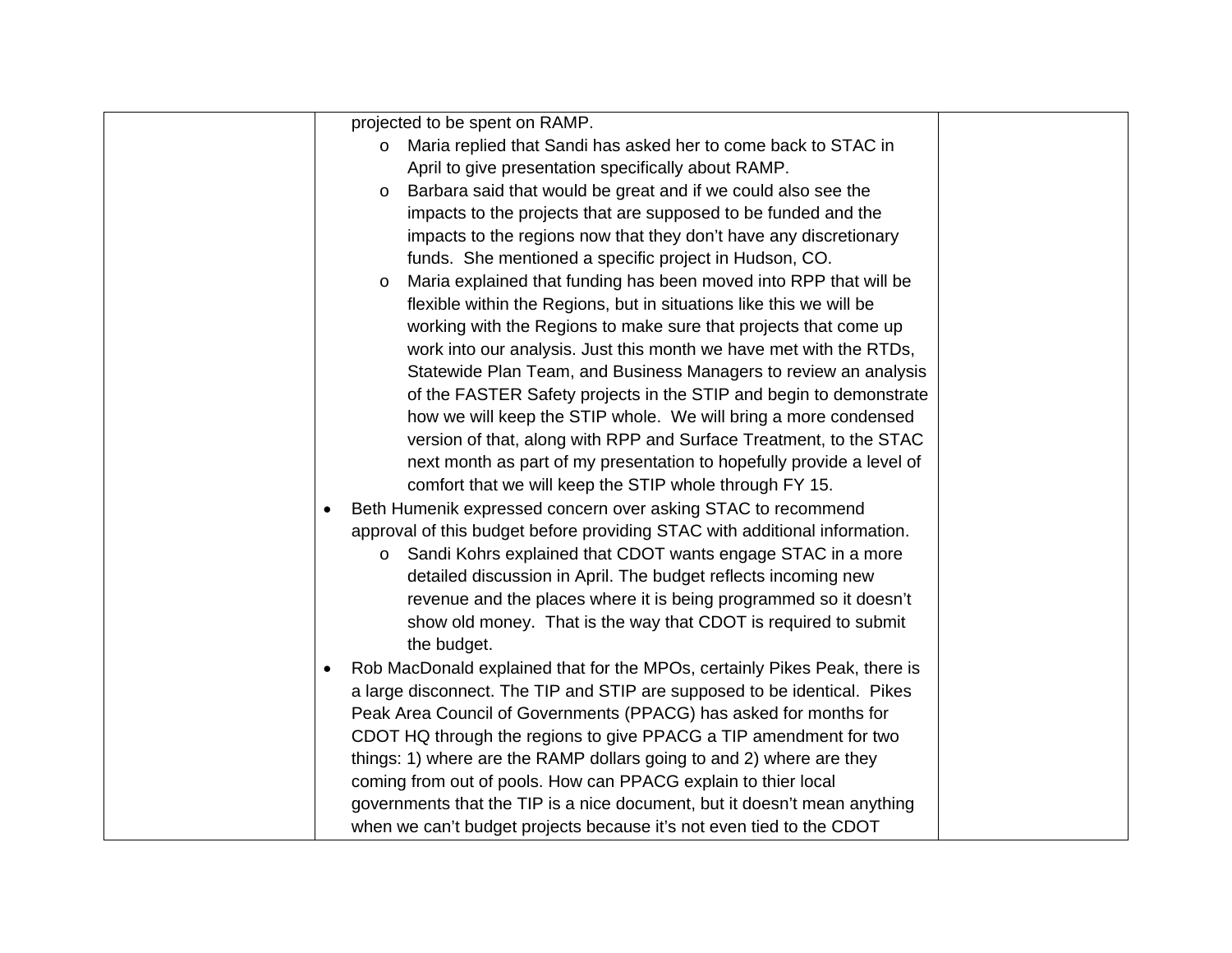| budget. PPACG has a huge project and when we looked at the TIP our                 |  |
|------------------------------------------------------------------------------------|--|
| Board said PPACG has plenty of money, when PPACG went to OFMB they                 |  |
| said you don't have any money. PPACG would like a TIP amendment to                 |  |
| forward to the PPACG Board that shows money has been swept to Denver               |  |
| and it is up to CDOT HQ to allocate the money out. That's what our                 |  |
| Transportation Commissioner reported to PPACG Board on Wednesday.                  |  |
| Our CDOT RTD also reported that the funding decisions will be made at              |  |
| CDOT HQ and all the TIP categories that don't exist anymore. We have a             |  |
| concern about that.                                                                |  |
| Sandi replied that CDOT and PPACG should meet to discuss that<br>$\circ$           |  |
| matter. CDOT needs to understand this better. We usually build the                 |  |
| TIP and STIP off of Resource Allocation and we know those                          |  |
| numbers have changed.                                                              |  |
| Pete Fraser commented that a few months ago when Scott Richrath<br>$\circ$         |  |
| presented that the very same kind of question came up. Because                     |  |
| the RAMP projects are using the cash balance one would think those                 |  |
| funds need to be in the budget in the current year as expenditures.                |  |
| STAC asked to see that sort of reconciliation. The TPRs would like                 |  |
| to see, with regard to RAMP projects, here's the money and here's                  |  |
| where it came from.                                                                |  |
| Vince told STAC that he has been hearing concern from Regions, who in<br>$\bullet$ |  |
| the past, set aside money from the existing budget for a project they were         |  |
| going to do in three years. Now, the concern is that the money set aside in        |  |
| the STIP isn't there anymore.                                                      |  |
| Sandi explained that we need to set aside time on the agenda to go<br>$\circ$      |  |
| through this and Maria will go over these issues in April.                         |  |
| Maria explained that the five- in-one Budget was provided to STAC<br>$\circ$       |  |
| in November, and was sent out again last week. What you have                       |  |
| today is the legislatively approved Long-Bill budget. A great number               |  |
| of projects are under budget, and those funds will be used for                     |  |
| RAMP. We have inactive projects that haven't used funds for years.                 |  |
| Those funds will also be used. So it is separate from the budget that              |  |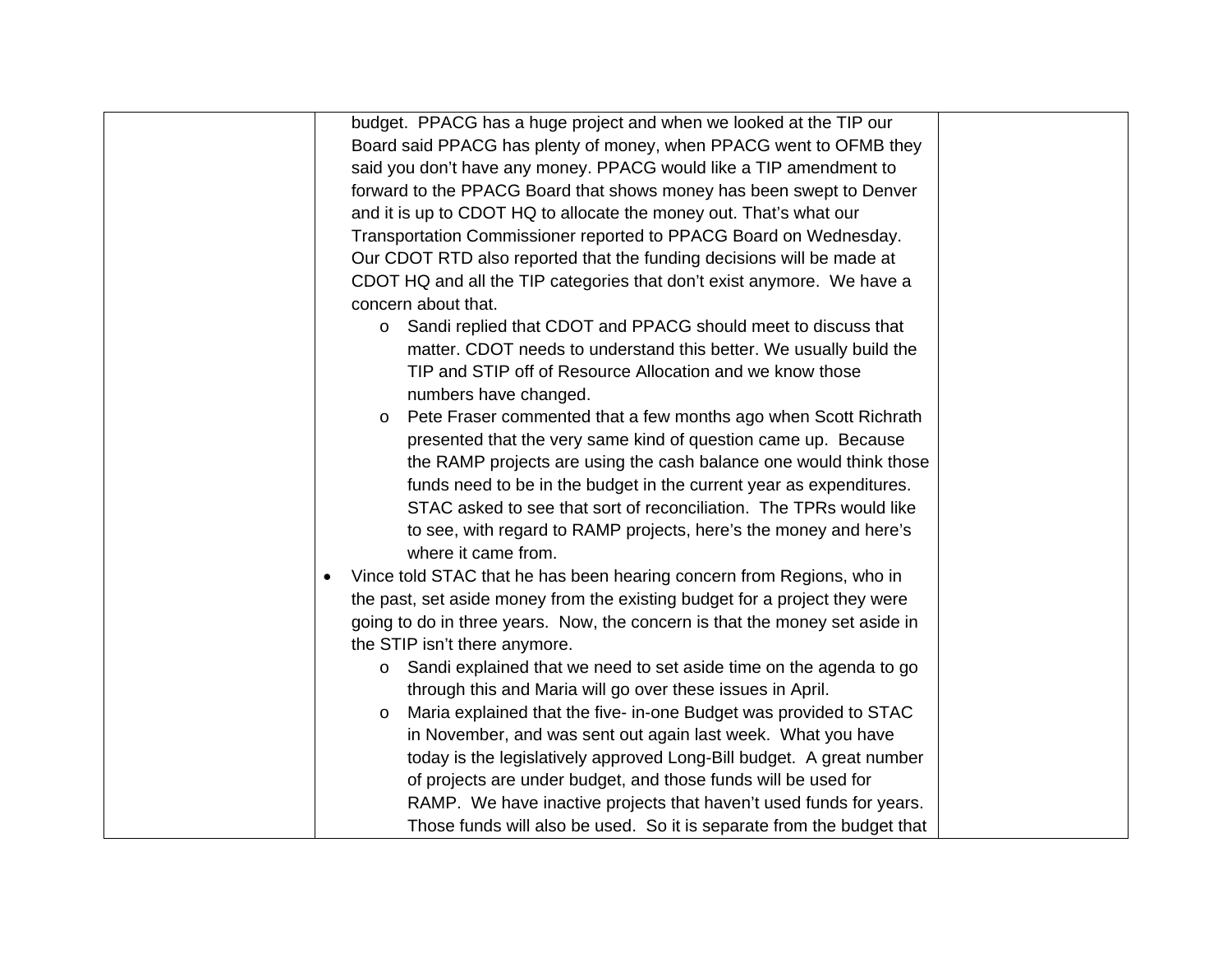| goes to the legislature.                                                       |  |
|--------------------------------------------------------------------------------|--|
| Doug Rex- The main concern of the MPOs is the financial constraint             |  |
| component. I would like to ask John Cater the position of FHWA?                |  |
| John Cater expressed that FHWA is comfortable with the process.<br>$\circ$     |  |
| CDOT does have a large cash balance and this is a way of spending              |  |
| down that cash balance. From the FHWA perspective, there is no                 |  |
| reason to think RAMP isn't going to work. John also said that he               |  |
| has not heard any issues about TIPS not being fiscally constrained,            |  |
| but if that's the case FHWA will investigate that.                             |  |
| Terri Blackmore expressed concern that the TIP and STIP process is not         |  |
| being followed. John Cater said that FHWA will pursue the matter.              |  |
| Gary Beedy commented that there is no funding for those STIP projects          |  |
| going forward with this new allocation of funding. It's all going into Asset   |  |
| Management and other programs that are totally controlled by CDOT HQ.          |  |
| Terri Blackmore asked how CDOT can have more than one budget. CDOT             |  |
| has multiple budgets and STAC has no idea where the money is going or          |  |
| coming from.                                                                   |  |
| Sandi commented that this budget is prepared the way CDOT is<br>$\circ$        |  |
| required to by the State law.                                                  |  |
| Wayne Williams expressed concern over the process and suggested that           |  |
| further discussion was warranted. In April, it is important to make sure that  |  |
| STAC has a significant time allocation to go through the budget. I'd like to   |  |
| point out that 90,000 people joined the state of Colorado this year. If you    |  |
| look at what this budget does- if you look under expand you will see a \$0. If |  |
| you look at Congestion Relief you see \$4 M. This is not a Transportation      |  |
| Commission complaint, this is an executive and legislative complaint- the      |  |
| budget that is being allocated to CDOT is not sufficient to cover the needs of |  |
| the State. I think we need to raise this issue- the legislature is not doing   |  |
| their job. The legislature needs to keep its commitment on SB 228 and do       |  |
| more.                                                                          |  |
| Vince Rogalski asked STAC what recommendation they would like to make.         |  |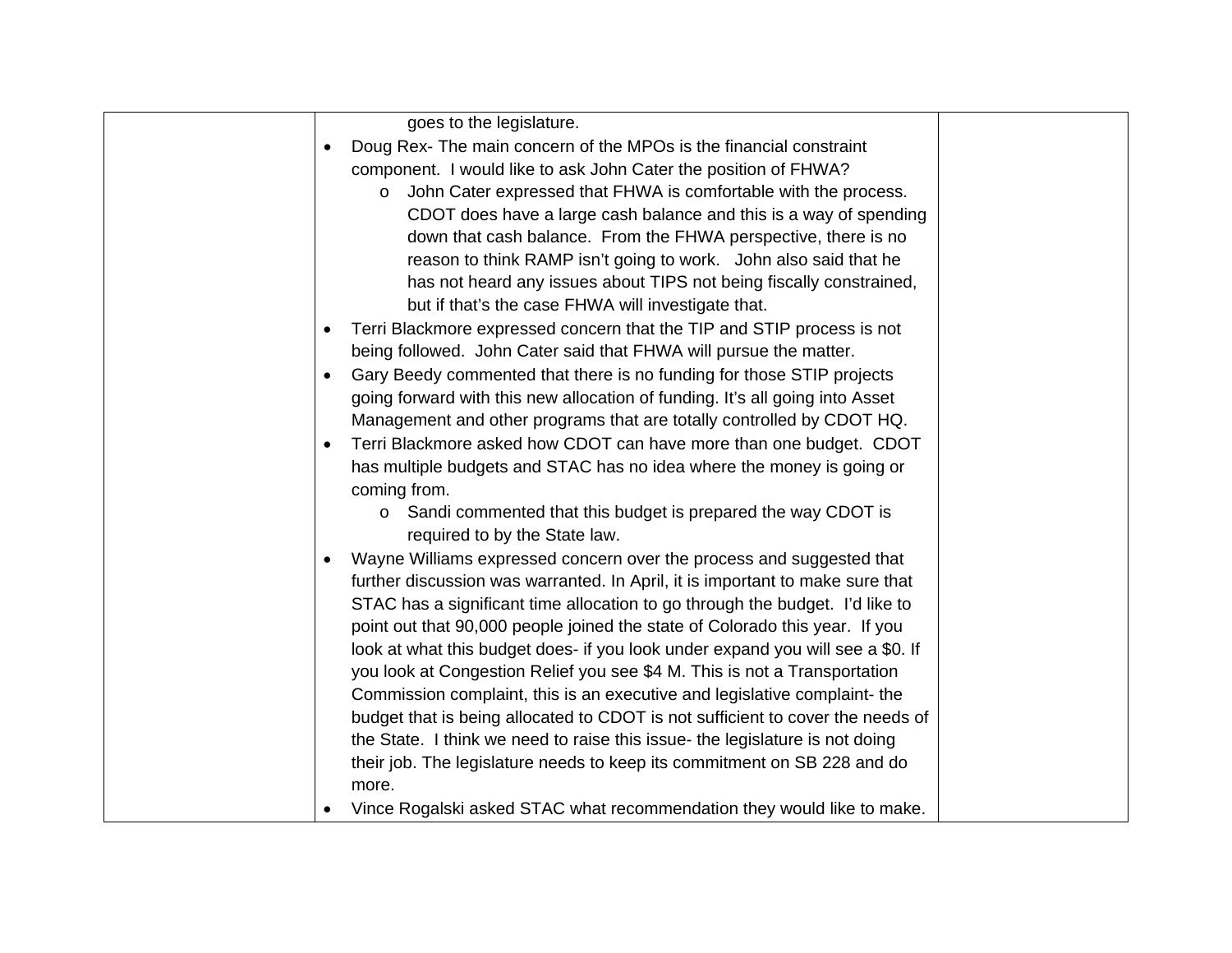|           | Barbara suggested that STAC make a recommendation to not<br>O              |
|-----------|----------------------------------------------------------------------------|
|           | accept this budget for the reasons Wayne articulated and the other         |
|           | things that have been said. The message needs to be sent that local        |
|           | governments and the people of Colorado are paying attention to             |
|           | transportation and we are not going to accept a budget that doesn't        |
|           | give us the full detail and basically appears to all of us that you are    |
|           | sweeping funds out, are centralizing everything here at CDOT, and          |
|           | that to local governments and people out in our areas it doesn't           |
|           | matter what they say or what they want with transportation.                |
|           | Transportation is for everybody it should be coming from a                 |
|           | grassroots bottoms up approach.                                            |
|           | Beth Humenik stated that based on principle, DRCOG will not be<br>$\circ$  |
|           | supporting the budget.                                                     |
|           | Jan Dowker commented that it goes back to the question of not<br>$\circ$   |
|           | financing our TIPs. STAC has questions about local control. The            |
|           | fact that we are asked to make decisions on something that isn't           |
|           | really complete.                                                           |
|           | Greg Severance suggested that a more appropriate motion would be to say    |
|           | the STAC is not comfortable with the level of detail, and that we would    |
|           | consider a budget with more information.                                   |
| $\bullet$ | Thad Noll stated that capacity projects that are going to happen, they are |
|           | just not shown in this budget. Also, it is unclear how the money is being  |
|           | spent and what kinds of dollars are going to the overall transportation    |
|           | system in the State.                                                       |
|           | Bobby Lieb Jr.- The format for the budget sounds largely prescribed.       |
|           | Questions and concerns I am hearing seem to be separate from adopting      |
|           | this budget as we are required to develop it. Maybe STAC needs to be a     |
|           | little more constructive about how it passes forward our concerns to the   |
|           | Transportation Commission.                                                 |
|           | Barbara Kirkmeyer- You are right. STAC was set up by the legislature in    |
|           | statute to be an advisory committee. We not only give advice to the        |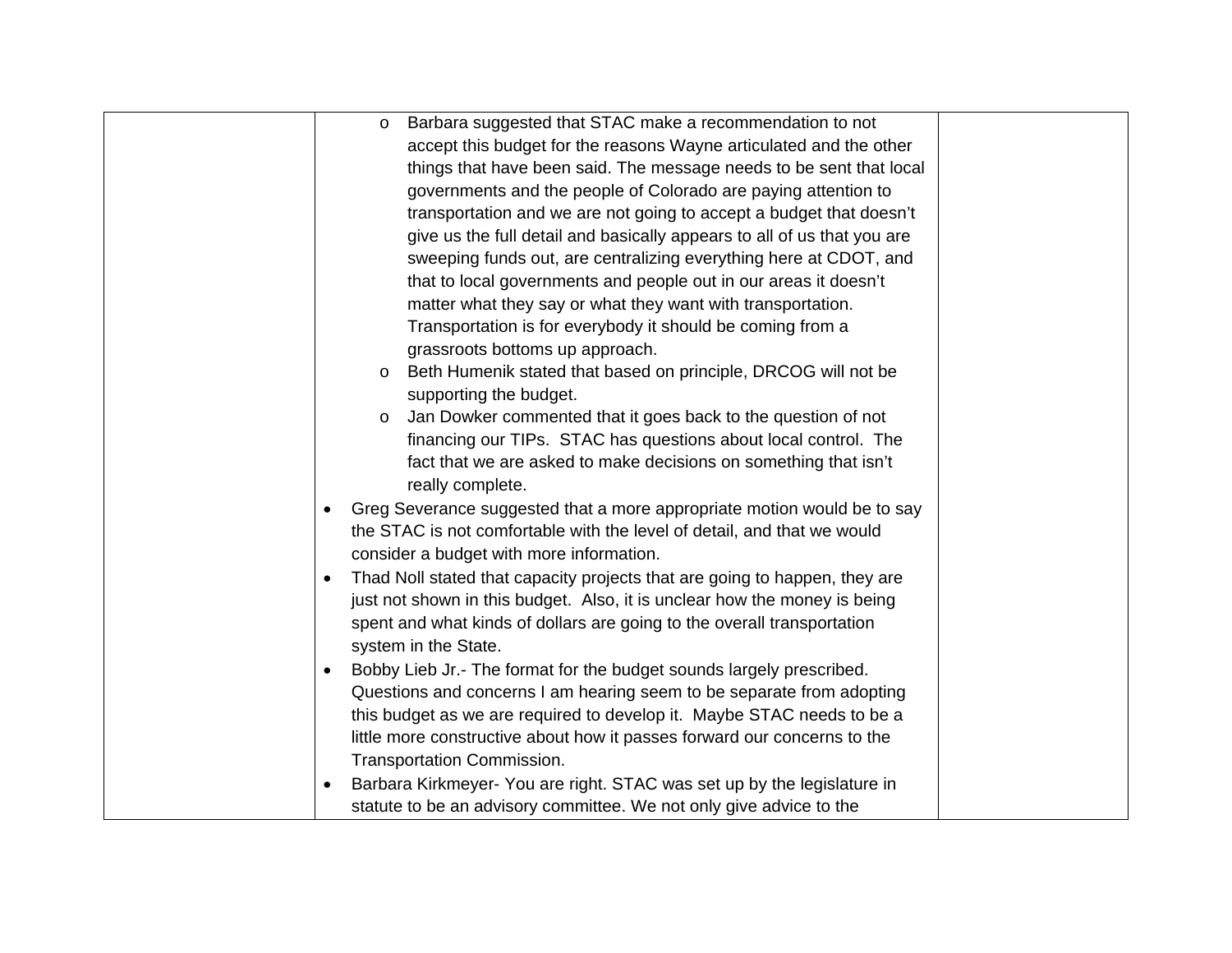|                                                            | Commission, we also have the opportunity to advise the legislature and I<br>think we should do that. Over the last couple of years I honestly feel that<br>we've been lied to. When going from six to five Regions we were told don't<br>worry about it we'll get to Resource Allocation and that will answer all of<br>your questions. Well guess what we got to Resource Allocation and now we<br>don't have Resource Allocation we have Program Distribution and in the<br>meantime we were also told about RAMP projects, which totally bypassed<br>our regional planning process. Those projects weren't selected through the<br>Regions, the TPRs, the MPOs, they were selected right here at HQ. Now<br>because those projects have been obligated and they do cash advance with<br>our cash fund balance that were obligated to other projects in the STIP the<br>reality is there are going to be TIP and STIP projects that will not be able to<br>be funded. So basically over the last year the philosophy of the Governor<br>and the Transportation Commission has been to centralize the prioritization<br>of projects and how funds are spent on the transportation system. They<br>have been not only dismissive of the STAC, but of the TPRs, the MPOs,<br>County Commissioners and City Council members. While I agree they will<br>probably just dismiss this, I think we need to start giving that advice.<br>Beth Humenik said that STAC has been asking for all this information for<br>months now and if STAC had gotten it we wouldn't be in this position today.<br>Everything that's been said here has been very valid.<br>Pete Fraser said she believes that staff could say we recommend this, but<br>$\bullet$<br>with strong reservations for the following reasons: the transparency issue,<br>the RAMP issue and the incompleteness of the budget.<br><b>ACTION ITEM: Wayne Williams made a motion to not support budget.</b><br>Motion passed unanimously. |                  |
|------------------------------------------------------------|----------------------------------------------------------------------------------------------------------------------------------------------------------------------------------------------------------------------------------------------------------------------------------------------------------------------------------------------------------------------------------------------------------------------------------------------------------------------------------------------------------------------------------------------------------------------------------------------------------------------------------------------------------------------------------------------------------------------------------------------------------------------------------------------------------------------------------------------------------------------------------------------------------------------------------------------------------------------------------------------------------------------------------------------------------------------------------------------------------------------------------------------------------------------------------------------------------------------------------------------------------------------------------------------------------------------------------------------------------------------------------------------------------------------------------------------------------------------------------------------------------------------------------------------------------------------------------------------------------------------------------------------------------------------------------------------------------------------------------------------------------------------------------------------------------------------------------------------------------------------------------------------------------------------------------------------------------------------------------------------|------------------|
| <b>CEO Advisory</b><br>Committee/ Sandi Kohrs/<br>Tom Hunt | Sandi Kohrs prefaced the discussion with an overview of the Statewide<br>CNG program.<br>Tom Hunt from the Colorado Energy Office (CEO) came before STAC to<br>$\bullet$<br>solicit members of the CEO advisory Committee. This advisory committee                                                                                                                                                                                                                                                                                                                                                                                                                                                                                                                                                                                                                                                                                                                                                                                                                                                                                                                                                                                                                                                                                                                                                                                                                                                                                                                                                                                                                                                                                                                                                                                                                                                                                                                                           | No action taken. |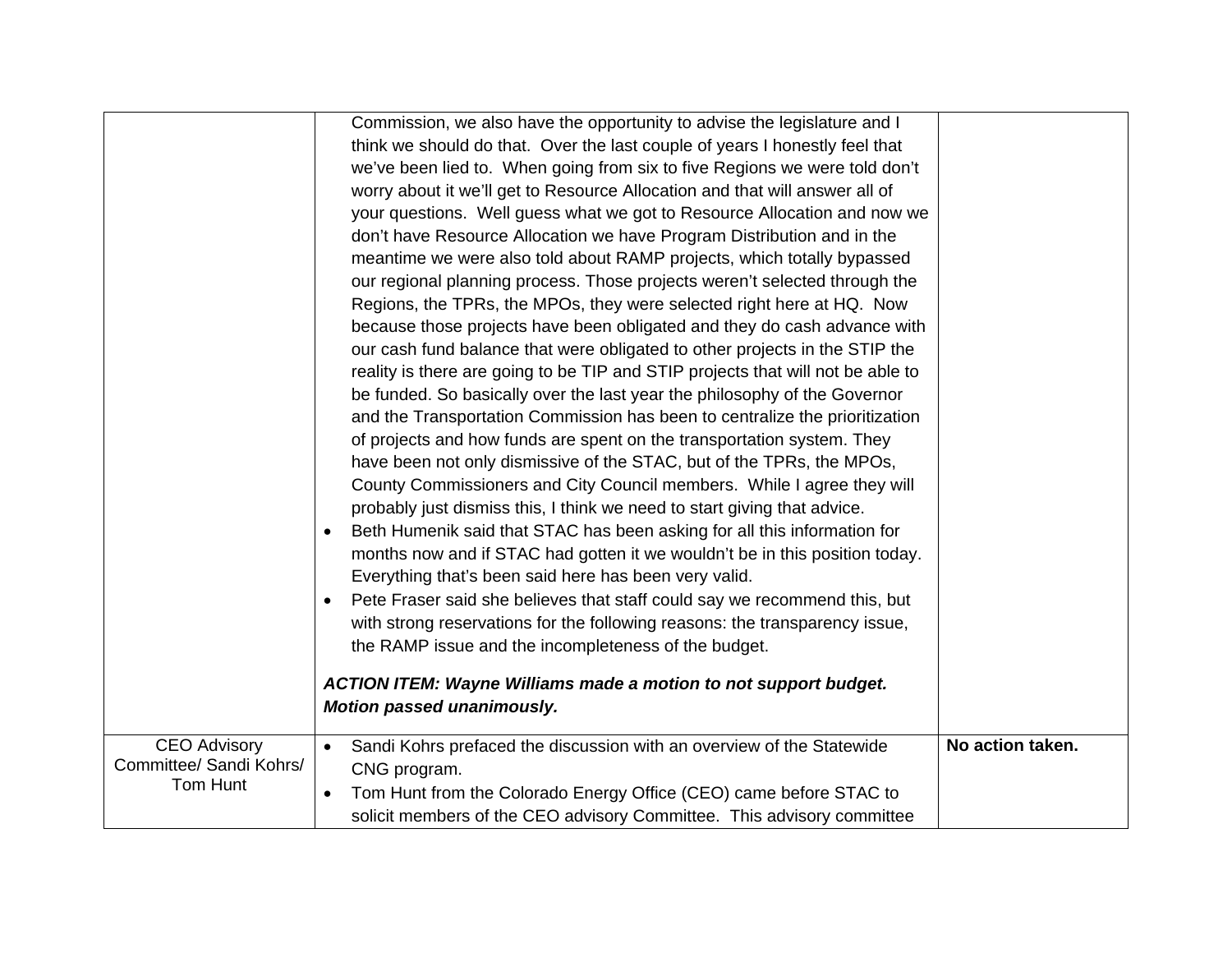|                   | was created at the request of STAC.                                                  |                     |
|-------------------|--------------------------------------------------------------------------------------|---------------------|
|                   | Tom outlined that the CNG advisory committee would met quarterly and be<br>$\bullet$ |                     |
|                   | composed of STAC members, station developers and technical experts.                  |                     |
|                   | This advisory committee would oversee any changes that need to be made               |                     |
|                   | and provide the proper vetting to such changes, as to avoid any unintended           |                     |
|                   | consequences.                                                                        |                     |
|                   | <b>STAC COMMENTS:</b>                                                                |                     |
|                   | Thad Noll asked if CEO is looking for a particular distribution of advisory          |                     |
|                   | members from around the state.                                                       |                     |
|                   | Tom indicated that CEO would like to see STAC membership that<br>O                   |                     |
|                   | includes those who have experience working with CNG projects, as                     |                     |
|                   | well as those who are new to the concept and could bring a fresh                     |                     |
|                   | take and also a geographic distribution of members.                                  |                     |
|                   | Barbara suggested that it would be valuable to have members from across              |                     |
|                   | the state. Also, she informed the group that developing stations and their           |                     |
|                   | locations can be a difficult process.                                                |                     |
|                   | Tom agreed with Barbara and said that in addition to the role of<br>$\circ$          |                     |
|                   | advisor, members would also be emissaries to their local                             |                     |
|                   | communities and offer how to best make the program function.                         |                     |
|                   | After extensive discussion, in conjunction with CEO, it was agreed that any          |                     |
|                   | interested STAC members are welcome to attend the meetings.                          |                     |
| Formula Programs/ | Sandi Kohrs came before STAC to review the formula program allocation                | <b>ACTION ITEM:</b> |
| Sandi Kohrs       | methodologies and ask for a STAC recommendation on the RPP formula.                  | <b>Motion to</b>    |
|                   | <b>STAC COMMENTS:</b>                                                                | recommend           |
|                   | Thad Noll commented that the new staff recommendation discounts vehicle              | 25/20/40/15. The    |
|                   | traffic in the mountains that has nothing to do with lane miles, truck traffic or    | motion passed       |
|                   | population. He thought that population should be in the mix, but the result          | unanimously.        |
|                   | here has all of the increase going to Region 1 and coming out of Regions 3           |                     |
|                   | and 5. Most comes out of Region 3.                                                   |                     |
|                   | Gary Beedy said his biggest concern is that staff recommended something              |                     |
|                   | that is a shift from anything the subcommittee considered, moving funds              |                     |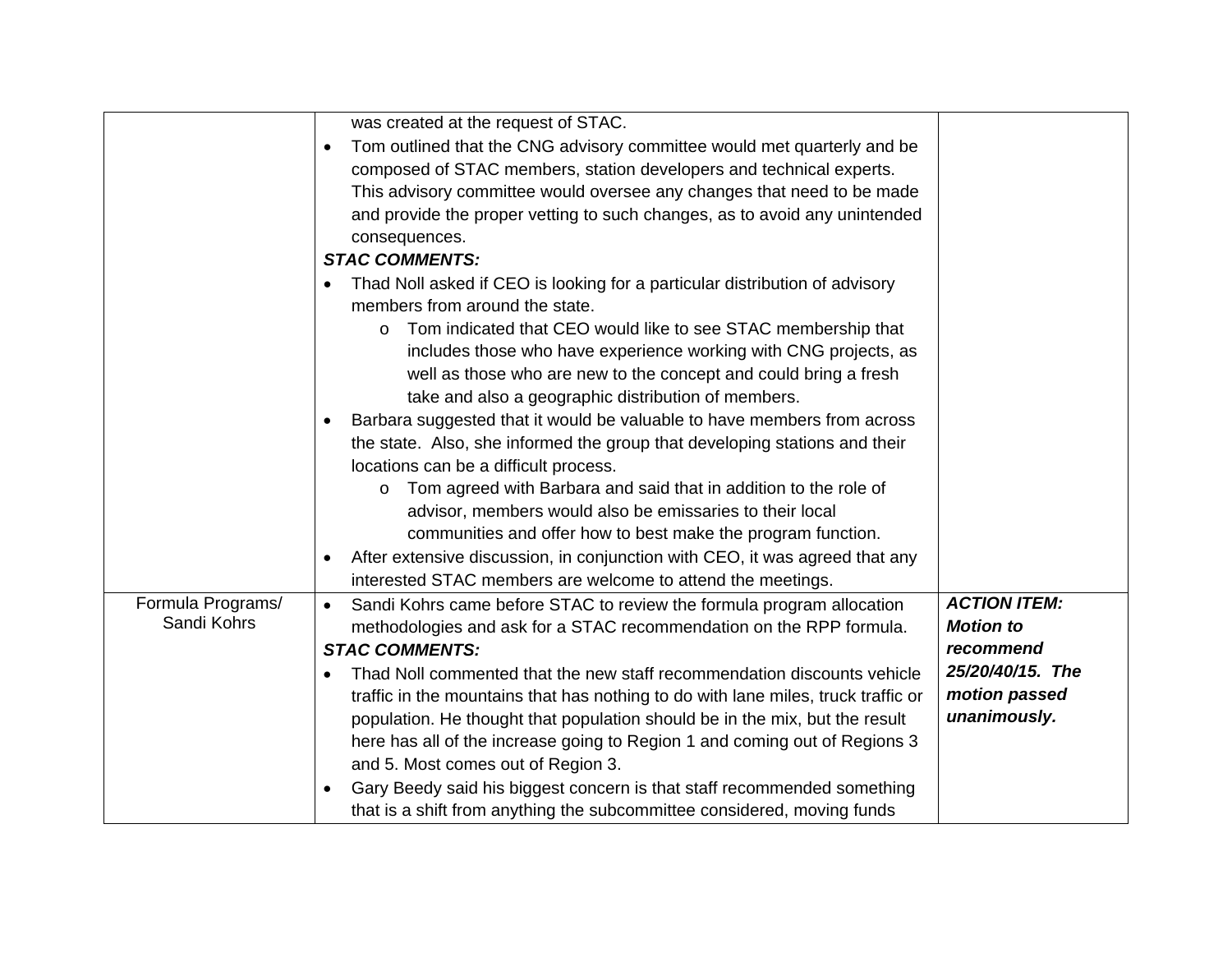| from the rural areas to urban areas. He outlined that RPP is the only               |  |
|-------------------------------------------------------------------------------------|--|
| flexible money for the Regions statewide. VMT is a fairly good surrogate for        |  |
| movement of people and goods, but population shifts funds to the urban              |  |
| areas.                                                                              |  |
| Doug Rex commented on DRCOG getting more than its fair share; saying                |  |
| that it is anecdotal and unless someone has evidence that shows we get              |  |
| more than our fair share, then it is a moot point. We represent 56% of the          |  |
| population, 50% of the VMT, 53% of gas tax, 2/3 of the state economy, 50%           |  |
| of tourism. To suggest that 35% of funds is adequate to meet the needs of           |  |
| this Region is just unacceptable.                                                   |  |
| Thad Noll replied to Doug that he didn't recall anyone saying that<br>$\circ$       |  |
| DRCOG is getting an unfair share. The staff recommended formula                     |  |
| doesn't take into account traffic volumes in the mountains. Urban                   |  |
| areas don't only have RPP dollars to spend- they have other funding                 |  |
| pots. We don't get lots of dollars the urban areas get. It's a small                |  |
| pot of money- it's \$50 M statewide. Let's not forget that for the rural            |  |
| areas, we are talking about a million dollars difference- that makes a              |  |
| big difference to a rural area and a small difference to urban areas.               |  |
| As Gary said, we never discussed anything even remotely close to                    |  |
| this in the subcommittee.                                                           |  |
| Pete Fraser commented that she agreed with Thad and Gary. RPP used to               |  |
| be routinely \$160 M. This flexible money for the TPRs has already been             |  |
| shrinking, you change the formula and it shrinks even more. There were a            |  |
| lot of people that spent a lot of time on the subcommittee to hash out these        |  |
| formulas. All of that work month after month is now being tossed aside. I           |  |
| think it really needs to have some credence. STAC spent a lot of time on            |  |
| those formulas.                                                                     |  |
| Greg Severance made a motion that the Transportation Commission should<br>$\bullet$ |  |
| consider increasing RPP to \$75 M per year and leaving the formula as               |  |
| recommended by staff.                                                               |  |
| o Herman Stockinger recommended that in order to get the best                       |  |
|                                                                                     |  |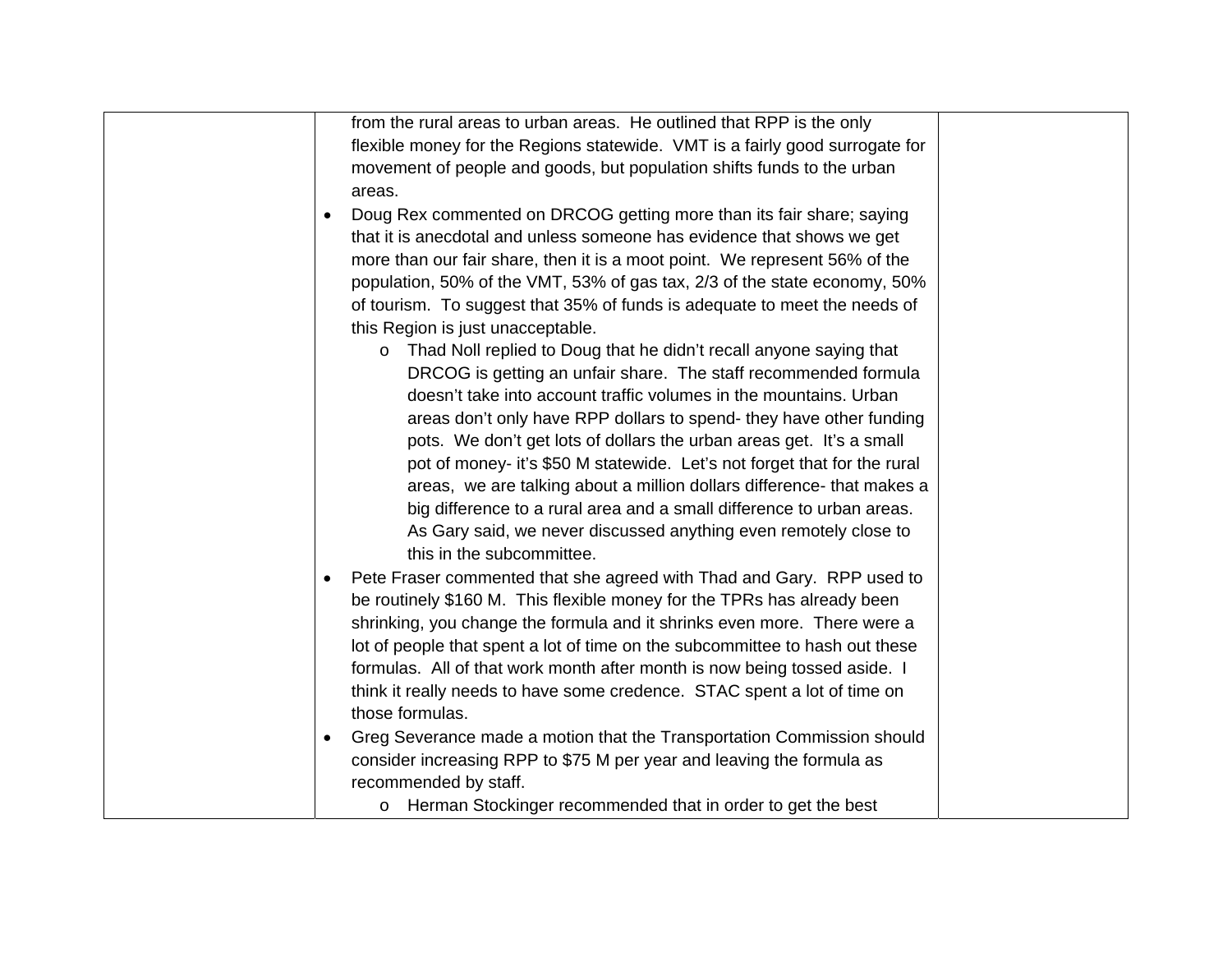| possible response from the TC, STAC should probably also say                                    |  |
|-------------------------------------------------------------------------------------------------|--|
| where that money should come from.                                                              |  |
| Wayne Williams restated the motion, increase RPP to \$75 M per year with<br>$\bullet$           |  |
| the additional funds coming out of the existing cash reserves, and accept                       |  |
| the staff recommended formula.                                                                  |  |
| Thad Noll pointed out that formulas stick and the amount of RPP may<br>$\bullet$                |  |
| change. The last formula stuck around a long time.                                              |  |
| Todd Hollenbeck pointed out that the formula in the past hasn't just applied                    |  |
| to RPP, STAC could be in for the long haul with this formula and it could be<br>used elsewhere. |  |
| Gary Beedy asked if the RPP formula is going to be allocated to the MPOs.                       |  |
| Sandi Kohrs said that it is meant to show how the formula would                                 |  |
| work at the MPO level, but this is a Regional formula not an MPO                                |  |
| formula.                                                                                        |  |
| Barbara said that she didn't think it would be fair for us to ask Region 5 to                   |  |
| go down to 7.1% because it is too dramatic of a drop. The rural areas don't                     |  |
| have other funds that come to them. Rural areas don't use RPP funds on                          |  |
| rural roads; it is used on the state highway system. The 50/35/15 just                          |  |
| doesn't strike the right balance.                                                               |  |
| Terri Blackmore suggested splitting the population between population and<br>VMT.               |  |
| Wayne Williams suggested 30/30/30/10 with population, VMT, lane miles,                          |  |
| and truck VMT. He went on to say that population is critical for areas like                     |  |
| PPACG that have a more limited state highway system for the size of the                         |  |
| area.                                                                                           |  |
| Craig Casper suggested that if STAC is going to use VMT, lane miles, and                        |  |
| truck VMT, then STAC should be looking at NHS and the state highway                             |  |
| system.                                                                                         |  |
| There was discussion among several different alternatives. Staff<br>O                           |  |
| calculated different alternatives in response to STAC suggestions.                              |  |
| Steve Ivancie suggested sticking with STAC's original recommendation of                         |  |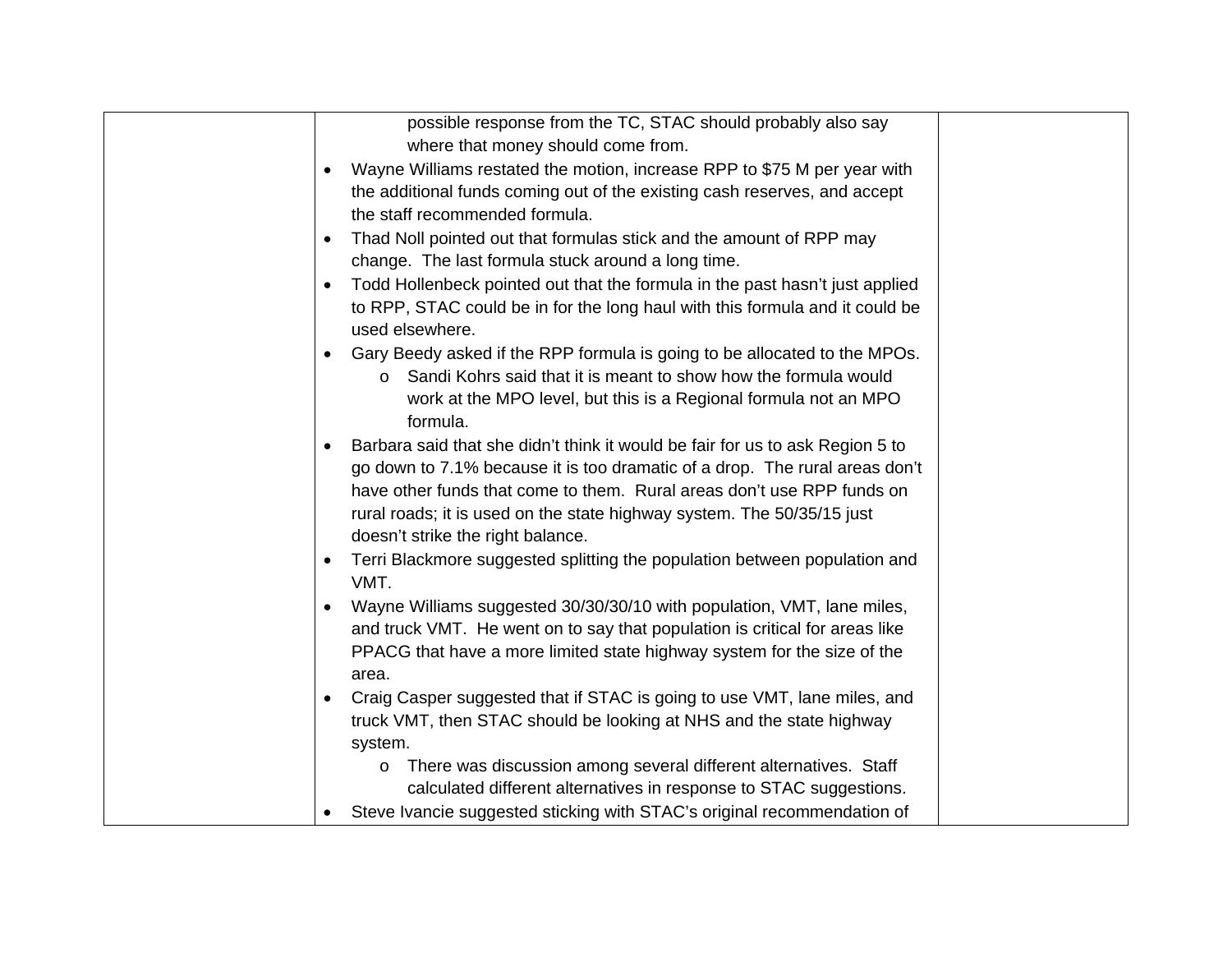|                                               | 45/40/15.                                                                                                                                                                                                                                                                                                                                                                                                                                                                                                                                                                                                                               |                  |
|-----------------------------------------------|-----------------------------------------------------------------------------------------------------------------------------------------------------------------------------------------------------------------------------------------------------------------------------------------------------------------------------------------------------------------------------------------------------------------------------------------------------------------------------------------------------------------------------------------------------------------------------------------------------------------------------------------|------------------|
|                                               | o A vote was taken on Greg Severance's earlier motion. Vince<br>indicated that the TC is unlikely to increase RPP to \$75 M. Herman<br>suggested that the additional funds should be specified as coming<br>out of RAMP Partnership, Operations, or Surface Treatment. Motion<br>fails.                                                                                                                                                                                                                                                                                                                                                 |                  |
|                                               | Terri Blackmore made a motion for a compromise formula based on the<br>staff recommendation of 25/25/35/15 (Population/VMT/Lane Miles/Truck<br>VMT).                                                                                                                                                                                                                                                                                                                                                                                                                                                                                    |                  |
|                                               | Barbara Kirkmeyer suggested 25/20/40/15 VMT/Population/Lane<br>Miles/Truck VMT. CDOT staff showed results of that proposal for each<br>Region. Thad Noll indicated that Region 3 could support Barb's suggestion.<br>Motion to amend to 25/20/40/15. Motion passes. New motion made to<br>recommend 25/20/40/15 formula. Wayne Williams requested clarification<br>that the factors were state highway system, not the NHS. Barbara<br>Kirkmeyer and Greg Severance each indicated their support for<br>25/20/40/15, noting it is a good compromise.<br>ACTION ITEM: Motion to recommend 25/20/40/15. The motion passed<br>unanimously. |                  |
|                                               | Thad Noll- I ask that the staff recommendation mirror the STAC<br>recommendation.                                                                                                                                                                                                                                                                                                                                                                                                                                                                                                                                                       |                  |
| <b>RAMP Operations</b><br>Projects/ Ryan Rice | Ryan Rice came before STAC to give an update on the status of RAMP<br>$\bullet$<br>operations projects. As part of the RAMP program, \$75 M over five years<br>were available for operational improvements. After the initial detailed<br>application phase, staff recommended \$65.6 M in operational improvement<br>projects to the Transportation Commission. This left a balance of about<br>\$9.4 M still available for RAMP funding. Ryan walked STAC members<br>through the list of recommended RAMP operational improvement projects.<br><b>STAC COMMENTS:</b><br>Wayne Williams inquired to the composition of the CDOT RAMP   | No action taken. |
|                                               | Governance Committee mentioned in the memo.                                                                                                                                                                                                                                                                                                                                                                                                                                                                                                                                                                                             |                  |